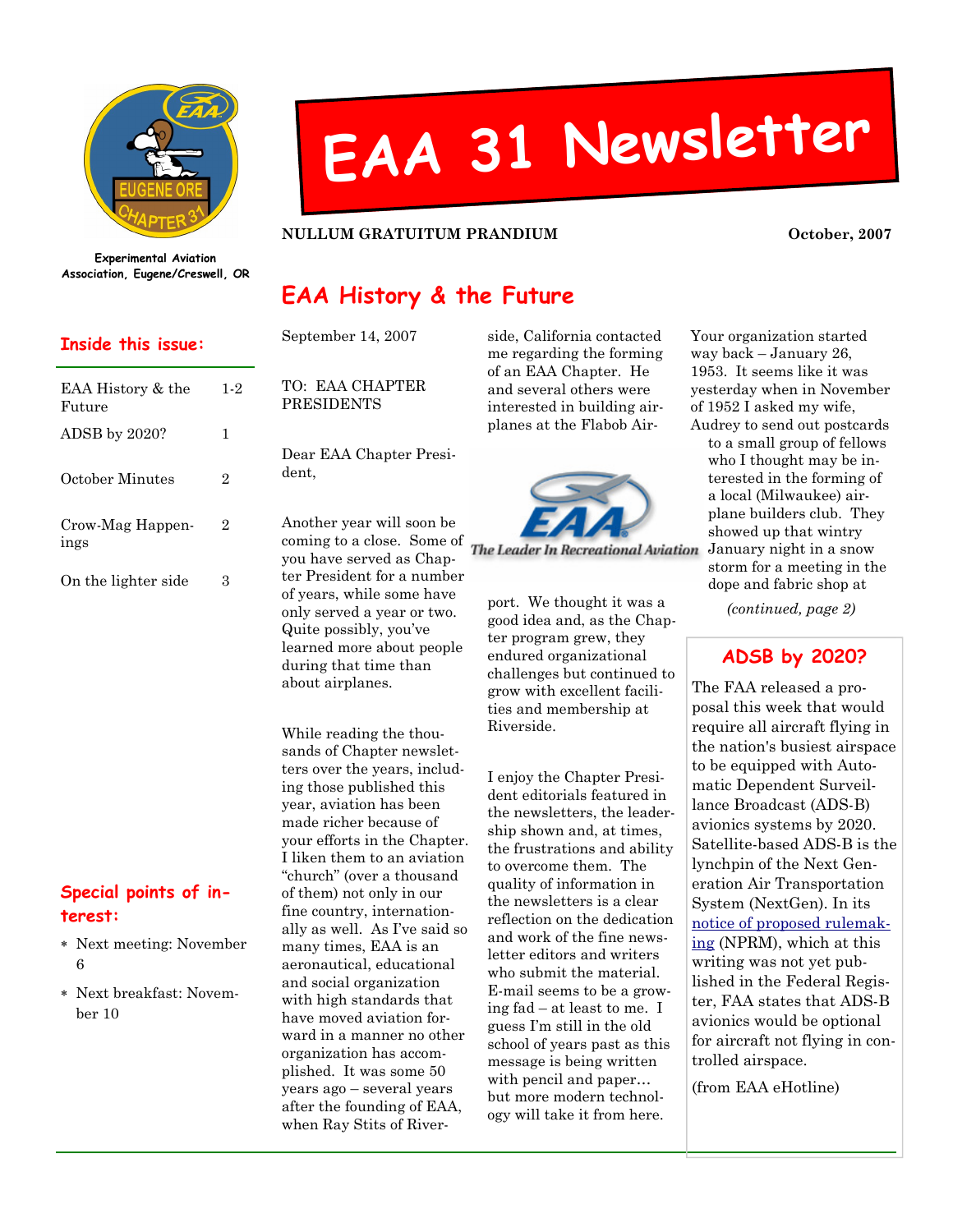# EAA History & the Future (continued)

Curtiss Wright Airport (now Timmerman Field).

Living EAA every day since the year 1953, watching it grow and witnessing how it has changed lives "for the better" as we have so often been told by our members. The Chapter network has played an important role in this endeavor.

Please give your Chapter members our regards and a special thank you to your newsletter editor for putting those 26 letters of the alphabet into valuable news and building the togetherness we enjoy.

Sincerely,

#### EXPERIMENTAL AIRCRAFT ASSO-CIATION

#### Paul H. Poberezny

Founder and Chairman of the Board

P.S. Some members have written to me about the high cost of the light sport aircraft. Of course we can't do much about free enterprise or their cost. Maybe someone will come up with a low cost, plans-built or even a kit to meet the challenge (such as Sonex Aircraft here in Oshkosh). Some of you may remember the EAA Design Contest of years ago won by Peter Bowers with the Fly Boy - creative thinking???

#### October Minutes

The meeting started with our great hamburger/hotdog (and Melinda Petersen's great chili!) Bar-B-Q party at 6:00.

Meeting called to order at 7:07 PM by President Dave Petersen with V.P. Ben Hallert and Sec./Tres. Randy Stout present. 31 members and guests were in attendance. Guests included Paul Buehler and Michael Wellman (who are now our two newest members), Mike Berger and several other folks who slipped in.

Welcome to all!

Everyone was reminded about the regular breakfast that Chapter 31 holds monthly, and the date this month will be 10/13/07. (It is the normally the 2 nd Saturday (the 10th) for those who are already planning November)

President Dave Petersen spent most of the meeting critiquing the Fly-In, punishing the innocent and rewarding the guilty. (Just kidding!!) He asked everyone to share stories of the event, and made a list of improvements for the next Fly-In. Among the improvements suggested were: a better gate system, keep the kids in the FBO area and set up the games there and a PA system.

Ben or someone of equal stature was quick to rise and suggest a round of applause and a big THANKS! to Dave and his family for their tireless efforts to make the Fly-In a big success. How big? We flew 112 Young Eagles and served over 300 breakfasts and lunches. Dave turned in \$376 to the treasurer as profit from this very fun venture and noted that we have over \$200 in food for future outings. Great work and a big thanks also to Ken, Ben, Steve, Daniel, Bill (sorry, how about everybody!) and to all the pilots of the YE planes, the ground crews and their families. This was truly EAA at its best!

## Experimenta<sup>l</sup> Aviation Association, Eugene/

President: Dave Petersen Email: aristotelian1@msn.com Phone: 344-3200

Vice-president: Ben Hallert Email: ben@vipmail.com Phone: 285-0041

Treasurer: Randy Stout Email: rj3stout@gmail.com Phone: 343-4252

Meetings are held on the first Wednesday of each month at 7PM, with dinner starting about an hour earlier.

Monthly pancake breakfasts are held on the second Saturday of the month, usually around 9AM in the morning.

Founded in 1957, EAA Chapter 31 is one of the oldest Experimental Aviation Association chapters running. Located on-airport at 77S Creswell, OR, follow the Snoopy sign to find the clubhouse.

http://eaa31.org/

#### Crow-Mag Happenings

Phil writes that his Avid Amphibian is still for sale. It's ready to be covered. He has \$17,000 invested, and will take any reasonable offer. Comes w/ engine (100hp Rotax 583, dual ignition).

The airport has been pretty quiet lately.